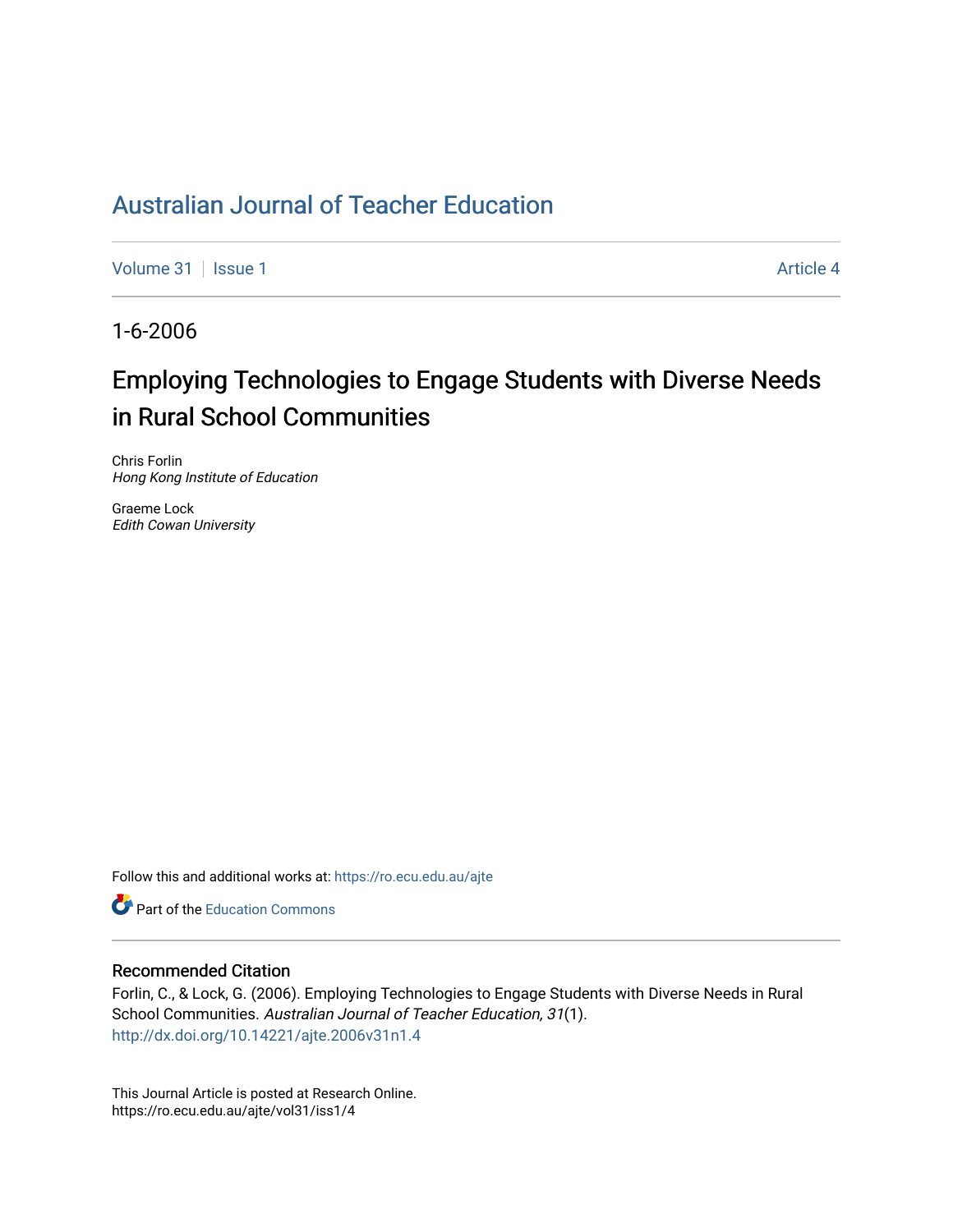# EMPLOYING TECHNOLOGIES TO ENGAGE STUDENTS WITH DIVERSE NEEDS IN RURAL SCHOOL COMMUNITIES.

**Chris Forlin, Hong Kong Institute of Education Graeme Lock, Edith Cowan University**

### **ABSTRACT**

*This paper considers the use of information and communication technologies (ICT) to enable students to access the curriculum in inclusive classrooms. The research considers the latest trends regarding promotion of the use of ICT in education in Australia and then considers the outcome from the perspective of one state, that of Western Australia. In particular, the focus is on the use of ICT in remote and rural school communities for supporting inclusive practices. While it seems clear that considerable financial support has been allocated to the enhancement of access to ICT across Australia by various education departments, there are several issues that are impacting on the implementation for more isolated schools. Concerns regarding staffing, cultural sensitivity, software selection and hardware maintenance are all discussed from the perspective of increasing the engagement of students with diverse needs in regular classes in remote and rural schools in Australia.*

#### **INTRODUCTION**

The inclusivity paradigm continues to promote the view that education for all children should, whenever possible, occur within the regular classroom. There is little doubt that regular classrooms of the 21st century consist of students with an increasingly wide range of

diverse abilities (Forlin, 2004). Students with special educational needs are usually referred to as those who, in order to access and participate in the curriculum, may require a significant adaptation to, or modification of, the school program. In Western Australia (WA), for example, specific support is available for students with physical or intellectual disabilities, learning difficulties or learning disabilities, sensory impairments, or those who demonstrate significant behavioural and adjustment difficulties.

In WA, many students are educated in remote and rural community schools due to the enormous geographical isolation of many parts of the State (Lock & Forlin, 2004). Regular classrooms in these remote and rural communities have always had students with a wide range of backgrounds and abilities. While the inclusive educational paradigm has tended to focus on including students with specific disabilities, the role of more isolated school communities in Australia has always been to ensure access by students with a much broader range of needs. These classrooms include students from a range of backgrounds such as those who are culturally or linguistically diverse, those from non-English speaking backgrounds, different ethnic groups, itinerant families, those in poverty, poor medical health, those affected by glue or petrol sniffing and drug or alcohol abuse,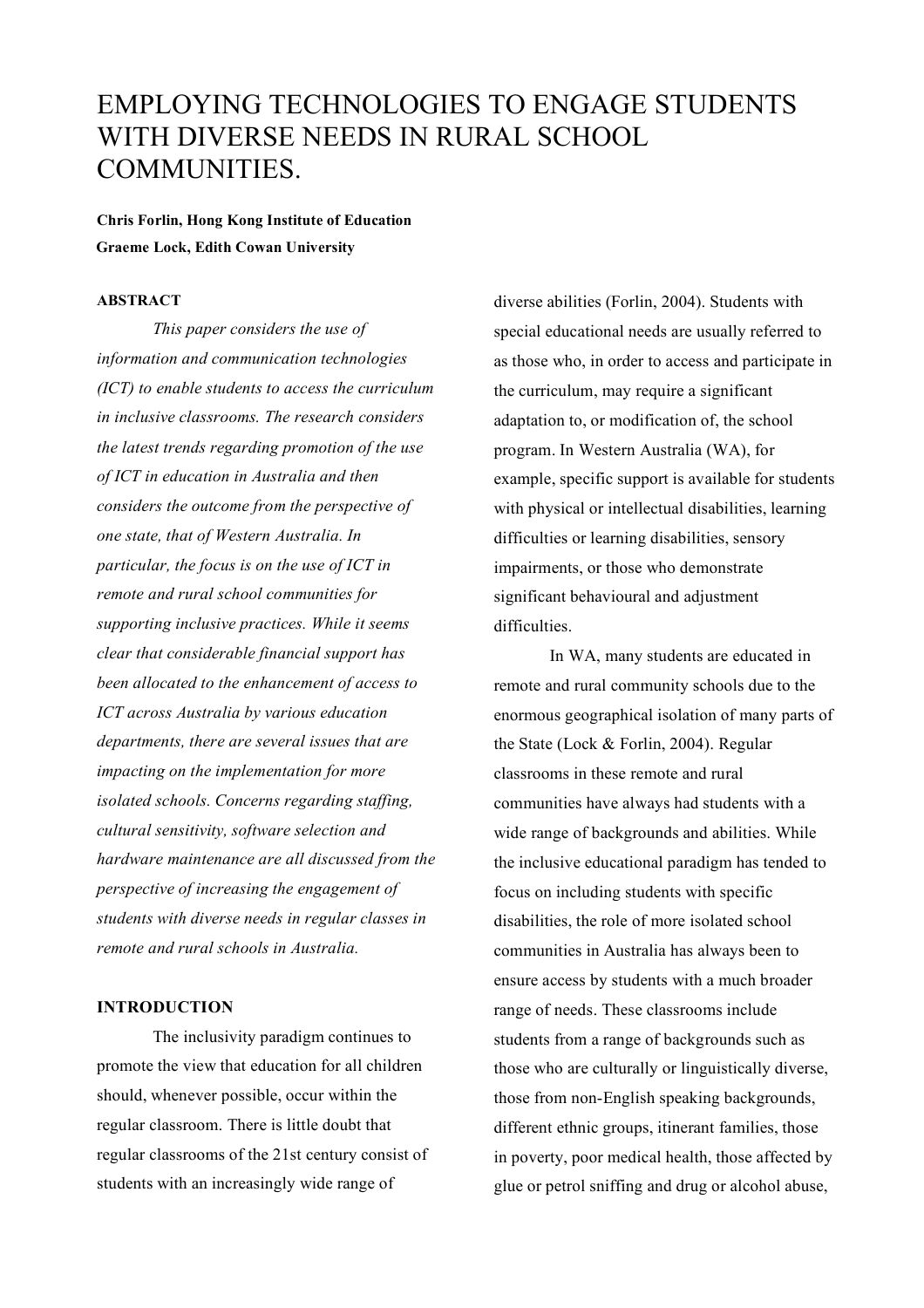among others, as well as those with disabilities or learning difficulties. In addition, regular classes contain students who may be gifted or talented across a range of intelligences.

For students living in remote communities in WA, opportunities to regularly attend specialist support facilities for students with disabilities such as education support schools or centres are not available. Schools, therefore, need to rely on the support of visiting teachers from the Centre for Inclusive Schooling within the Department of Education and Training to obtain support in planning for students with special needs. By necessity such visits are infrequent and schools need to be able to support and implement intervention programs within their own communities.

## **PROMOTING THE USE OF ICT IN EDUCATION IN AUSTRALIA**

The use of ICT in education to assist students to access the curriculum is an important issue, especially in the numerous remote and rural locations across all jurisdictions in Australia. In general, the 1990s witnessed an unprecedented rate of change in the development and use of communication technologies. To some degree the adoption of ICT methods was mirrored in the field of education. While the specific area of special education has generally lagged behind other fields in the use of technology, in recent years there has been a noticeable movement towards redressing this issue (Thygesen, Forlin, Keller & Bachmann, 2000). The use of increasingly sophisticated and expensive technologies to support pedagogy is being seen across a range of educational disciplines.

In Australia, a plethora of government reports have focused on enhancing the use of ICT in schools. In 1998, the Commonwealth government released a Strategic Framework for the Information Economy (National Office for the Information Economy, 1998), which emphasised the need to develop the skills and education that would enable all Australians to participate in the knowledge economy. The response to the strategic framework from the education and training industry by the Commonwealth Department of Education, Training and Youth Affairs (DETYA, 2000b) and the School Advisory Group and Education Network Australia (EdNA, 2000), identified a number of areas that required attention, including people, infrastructure and on-line content, applications and services.

In 1999, DETYA funded a study of the level of technology skills among Australian school students. The Adelaide Declaration on National Goals of Schooling in the Twenty-First Century subsequently included a statement that when students leave school they should 'be confident, creative and productive users of new technologies, particularly information and communication and communication technologies, and understand the impact of those technologies on society' (Ministerial Council for Education, Employment, Training and Youth Affairs, 1999).

This report was followed in 2000 by a DETYA-commissioned project entitled *Technology for Learning: Students with Disabilities,* the aim of which was 'to contribute to the body of knowledge about the impact of computer-based technology on students with disabilities in Australia' (DETYA, 2000). This identified the critical factors of equity and a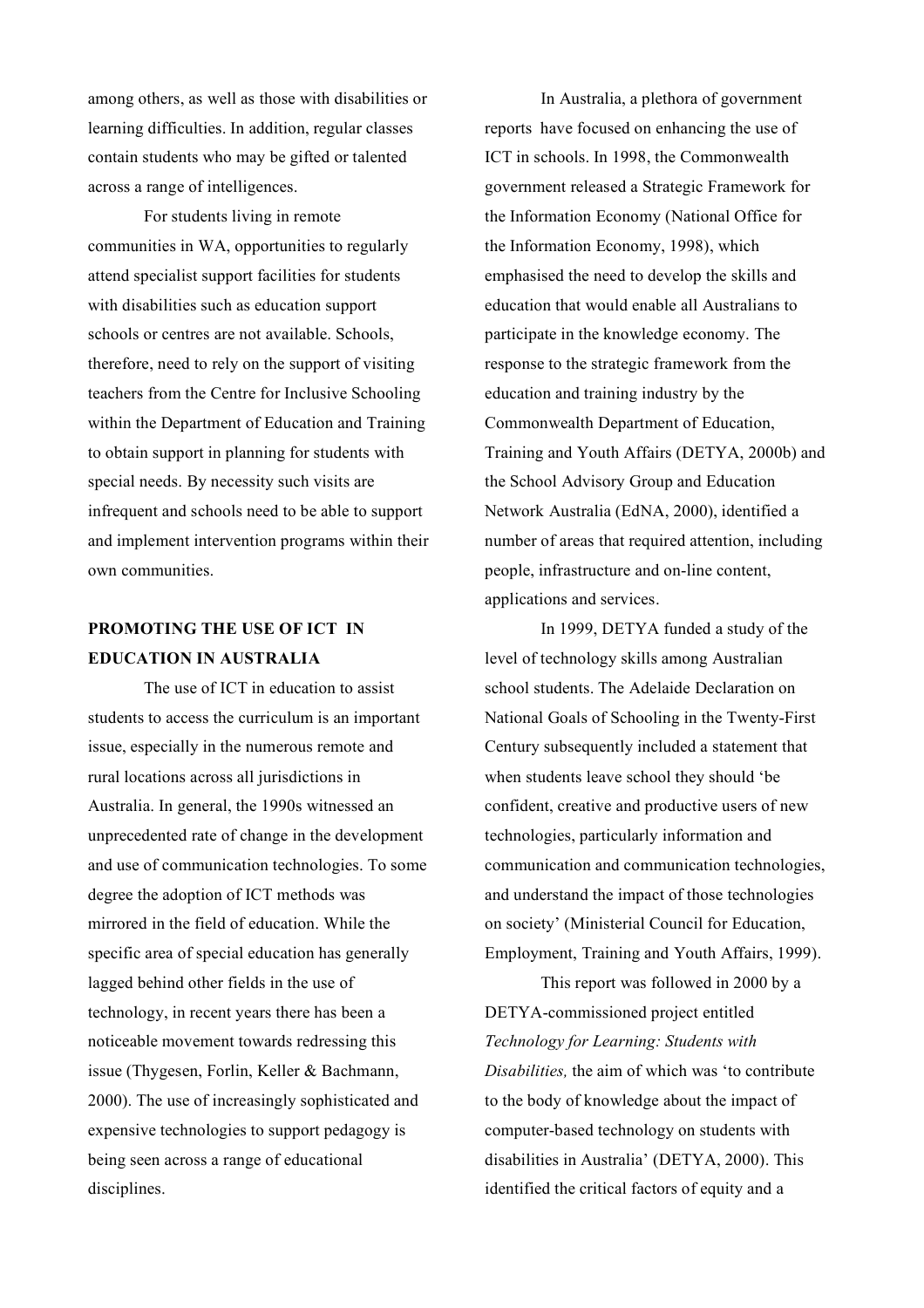supportive ethos, support and access to appropriate technologies and staff training regarding the use of learning technologies to assist students access the curriculum and improve their learning. Similarly, the Commonwealth Department of Education, Science and Training, through the publication of a series of brief reports, reviewed the status of research into the use of ICT for teaching and learning. For example, in 2001, DEST funded the *Innovations and Best Practice Project* that evaluated the impact of school innovations, including the use of ICT, on the learning outcomes of students. As a product of these reviews and reports, the need for further research on the use of ICT identified teacher development, learning outcomes, curriculum, whole-school reform and school management as well as issues of equity and access across the diverse Australian continent.

## **THE USE OF ICT IN WESTERN AUSTRALIA**

In WA there are, similarly, a number of specific State government policies on education that have focused on promoting the use of ICT in schools, especially for students with disabilities. These include *IT in Education; Investing in Our Children; Investing in Our Schools and Education: the Country is Special* (Department of the Premier and Cabinet, n.d). Other pertinent government policies include *A Fair Go for Rural WA* and *A Focus on Young People* (Department of the Premier and Cabinet, n.d.), which refer to the availability and use of ICT to enhance skill development, widen career choice, increase the retention rates of students in post-compulsory schooling and upgrade public schools. This commitment to support students with diverse

needs is further evidenced in the *Plan for Government Schools 2004-2007* (Department of Education and Training, 2003b). One of the four key objectives of this plan focuses on ensuring that schools support and provide for the learning, physical, emotional and behavioural needs of all students by building inclusive learning environments, ensuring supportive environments and building, and refurbishing and maintaining facilities for the future.

To support the enhanced use of ICT in schools in WA, DET has initiated several major projects since 2000. It has allocated A\$120 million to provide all WA public schools with fast telecommunications access and begun the rollout of laptop computers available for lease by all government teachers. It has also provided increased funding for children with disabilities and learning difficulties of \$9.4 million over four years and established the \$1 million *First Click* fund to provide learning materials and grants to community groups to run computer training sessions (Department of the Premier and Cabinet, n.d.). As part of DET's Education to Community (e2c) strategy, the 100 Schools Project (2003- 2006) was initiated. This targets the professional development of teachers to enhance student use of technology and to further develop staff competencies in the use of ICT to enhance student learning (DET, 2003a). In addition, DET has initiated a project to replace high-frequency radio with satellite technology for students who are enrolled in the School of the Air programs in WA, at a cost of \$9 million over three years. Through these policies and the provision of funds, the WA government has indicated a commitment to both increasing the use of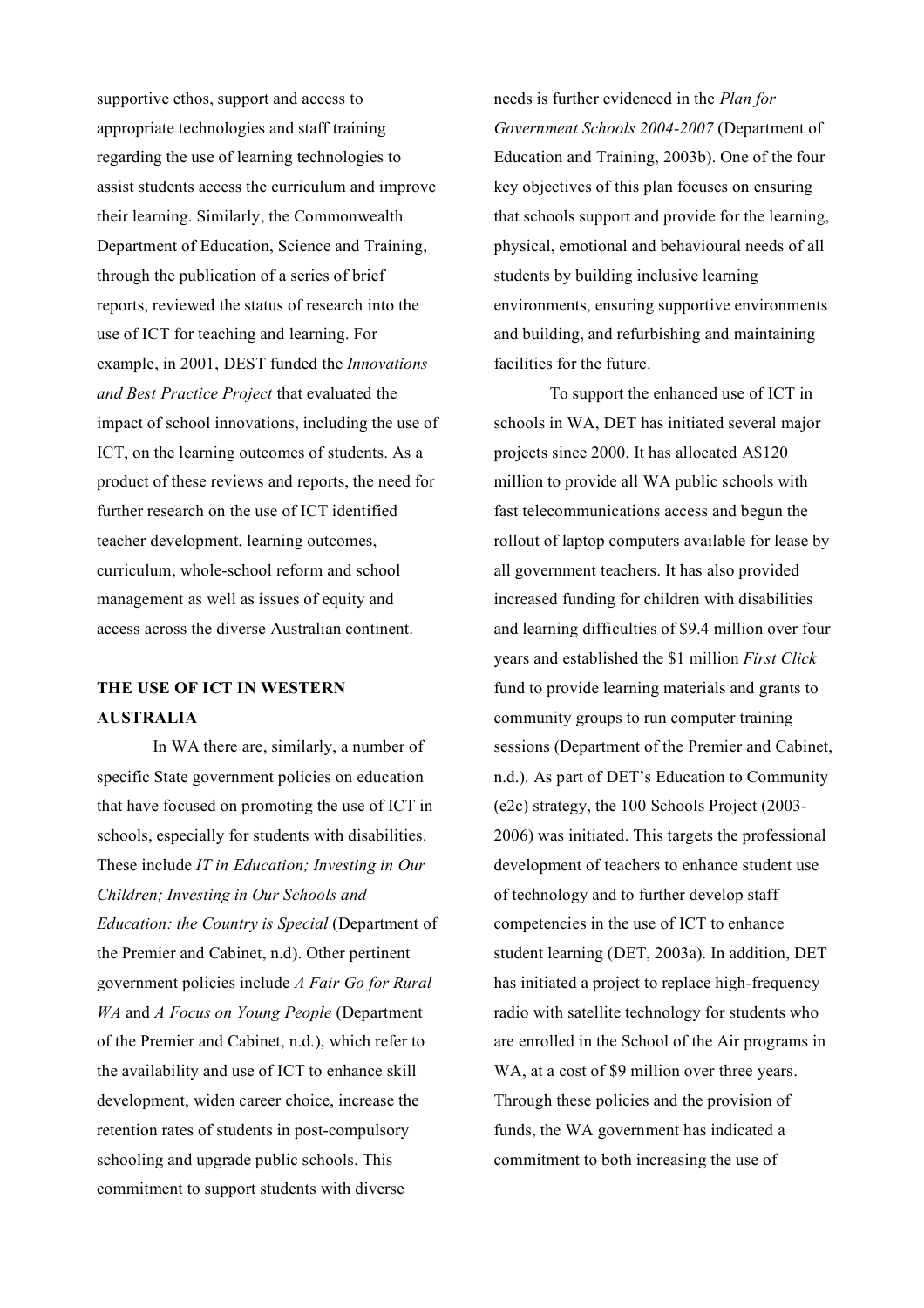learning technologies in schools and to providing for the needs of all students.

# **SUPPORTING SCHOOLS TO MEET THE DIVERSE NEEDS OF STUDENTS IN RURAL AND REMOTE SCHOOLS IN WA**

Promotion of the use of ICT in Australian schools has been highlighted in almost every national and State report during the past decade. Simultaneously, the need for schools to better address the increasingly diverse student populations has also been a major focus in recent years. The value of early identification of students who may be at educational risk has also been reported continuously in the literature (for example, DETYA, 2000a; Louden, Chan, Elkins, Greaves, House Milton et al., 2000). Once identified, it is essential that funding be available for support programs to function effectively (Crowther, Dyson & Millward, 1998; Rivalland, Rohl & Smith, 2001; Rohl, House, Louden, Milton & Rivalland, 2001). Different jurisdictions in Australia have introduced a range of models to support students identified as being at risk in schools because of their diverse and special needs. It is evident from the literature that the needs of students with learning difficulties or disabilities are being addressed in various ways (Forlin, 2001).

In order to support students with diverse needs, isolated schools have had to adopt a strong intra-school focus, due to the difficulty in accessing outside support. As access to additional specialist support staff in remote school communities is limited, schools have adjusted by developing and adopting varied programs to suit their own context and specific needs. In WA, DET has implemented a Statewide *Students At*

*Educational Risk* (SAER*)* program to identify and meet the needs of students at risk in government schools (Education Department of WA, 1998). SAER coordinators are appointed from the school staff and schools create and manage their own programs on an individual basis, although each education district coordinates an area SAER team (Forlin & Milton, 2003). The SAER Policy and Guidelines state that 'in providing for students at educational risk each level of the system must take responsibility for its contribution to improving outcomes' (Education Department of Western Australia,1998: 6). In addition, some schools have introduced a Support Officer Learning Difficulties (SOLD) model that provides increased ownership and has the potential to provide appropriately for needs of students experiencing difficulties with learning.

The SOLD model also works within a school's existing staff, providing additional professional development for one nominated teacher, who can then assist other staff in the process of establishing and implementing an interactive, peer- directed support program. In WA, where many schools are located in rural or remote areas with limited access to specialist support staff, this models seem to be well suited (Milton & Forlin, 2003). Both the SAER process and the SOLD model are increasingly focusing on the use of ICT to supplement them, as this provides immediate access to personnel when onsite access is often difficult.

## **IMPLEMENTING ICT IN RURAL AND REMOTE SCHOOLS IN WA**

In order to achieve quality learning outcomes, students with diverse needs may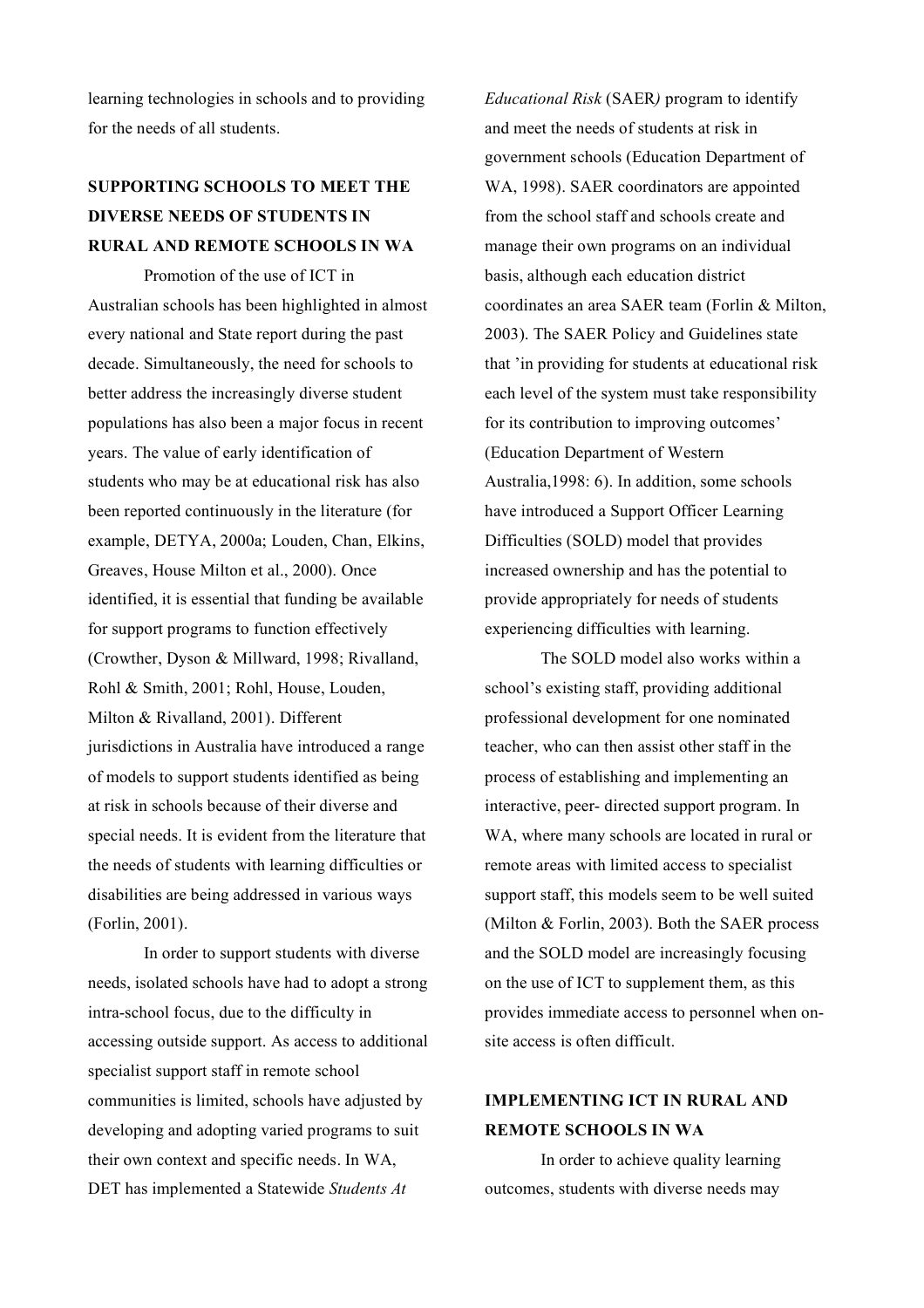require support, programs, services and other resources that are complementary and additional to those which are provided to students in general (Forlin, 2004). For many of these students the use of appropriate ICT assists greatly in enabling them to better access the regular class curriculum by providing a range of different physical or educational supports. The main aim of this investigation was to document and film the use of ICT by students with diverse needs living in remote and rural communities in WA. Teachers' beliefs and practices regarding the use of ICT in enabling students to better access curricula was also documented and this is reported elsewhere (Lock & Forlin, 2004).

### **Method**

Four district high schools in the Kimberley district in WA formed the focus schools for this investigation. The Kimberley district is a unique area located approximately 3,000 kilometres north of Perth, the capital of WA, and above the Tropic of Capricorn. Each school was the only public school provided in each township and all schools were located in rural or remote communities. The schools were at least four hours by air north of Perth and were often inaccessible by road during the wet season from November to March. The schools catered for children from kindergarten (aged 5 years) to Year 12 (aged 17 years) with enrolments ranging from 150 to 800 students. All schools had proportions of Indigenous students ranging from 40 to 99 per cent. One school reported a significant proportion of students from Asia. No alternative special school facilities were available for students with special needs, so all students attended the same public school in their local community.

#### **Procedure**

Schools were contacted prior to the onsite visits and the principals were asked to identify teachers who were using technology to engage students with diverse needs. On arrival at each school a list of teachers who had agreed to be interviewed was provided. At each of the schools, once teachers started to talk about their own experiences they began to identify practices by other teachers that they considered to demonstrate good use of technology. Each school subsequently provided a wealth of information regarding the use of ICT. For many of the teachers the visits became a learning experience. The interviews stimulated much discussion in staff rooms and teachers reported that they were made aware of uses of technology that they had no idea were occurring in their schools. *Sample*

The four principals and 21 teachers who were using different technologies in their classrooms were interviewed.

#### **Data analysis**

All interviews were recorded on videotape or audiotape and notes were taken by one of the interviewers during each session. The research questions were open ended and related to participants' current use of ICT; the outcomes for themselves and their students; how technology was embedded within their curriculum; their previous and current experiences in using ICT with students with disabilities; and their future expectations regarding the use of ICT in schools. Written data were transcribed and supplemented by reviewing the recordings. A constant comparative method was employed to analyse the data (Strauss & Corbin, 1990). Categories were coded by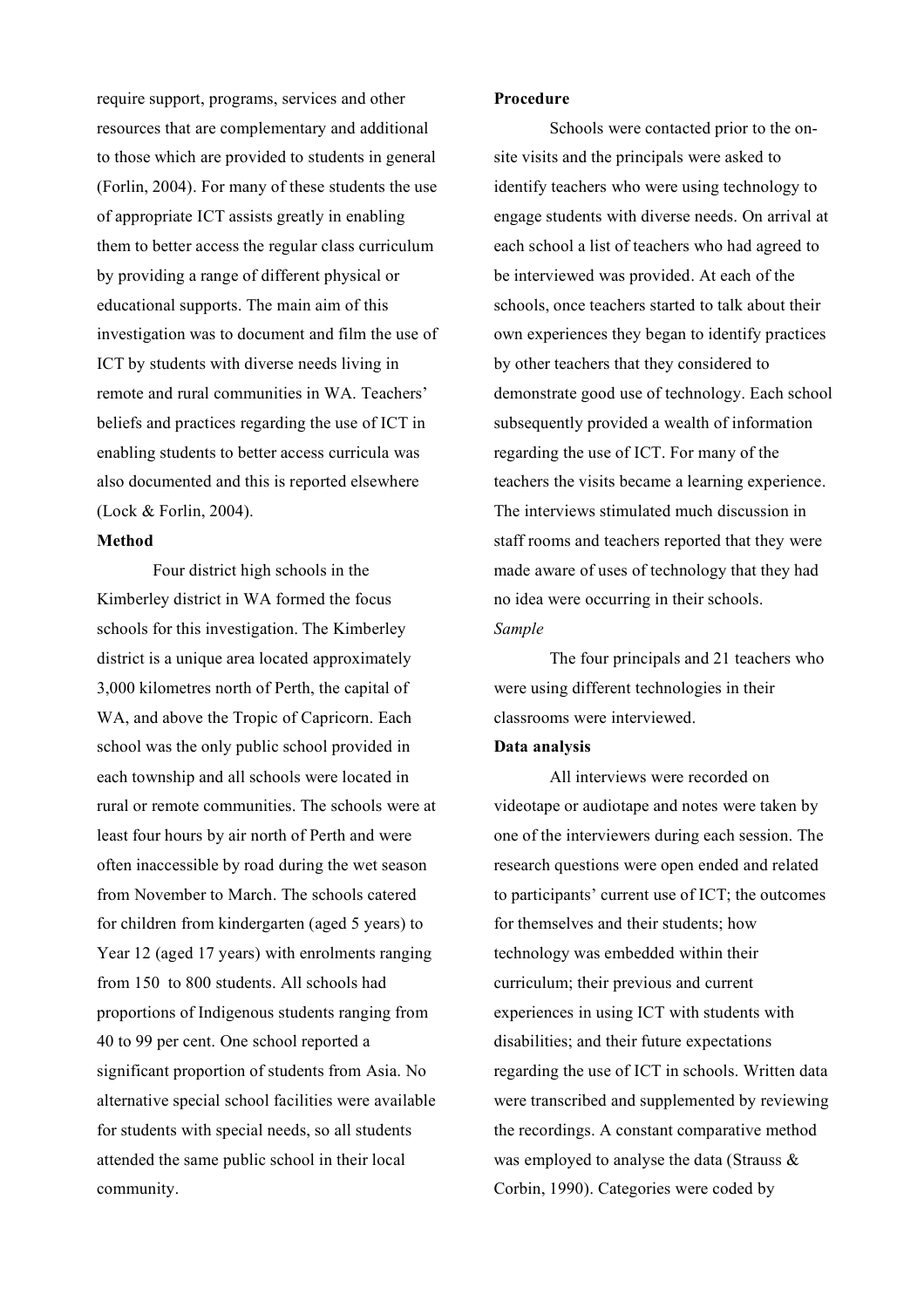comparing each new incident encountered in the data to incidents coded previously. Thus new categories, themes and hypotheses emerged. These categories and sub-categories were, therefore, generated and reviewed systematically from responses to the research questions. **Results**

The first category identified related to supporting the individual needs of students. When asked about the use of technologies to engage students with diverse learning needs it was clear that the use of ICT was generally carefully embedded within the teachers' pedagogy and that the focus was on the needs of an individual to access the curriculum rather than the child's individual special needs, disability or ability. The use of ICT was considered from a social perspective of disability, with the only mention of category of disability being given when identifying hardware that was designed to overcome a specific physical problem. As one teacher suggested, 'If kids come out at Year 12 and can't handle a computer they'd be really handicapped' (K1). The focus on the needs of the individual, together with the consideration that all children in their schools required special attention or modification, meant that teachers perceived that they were constantly using different technologies to help all children, but in different ways. A consistent comment was similar to this teacher's 'I think schools have an obligation to provide access to up to date technologies for all students. It's the future for them to access their world' (K2.)

#### **Use of specialised software**

The use of ICT included an array of approaches that employed different software and hardware to meet the requirements of students

with a range of needs. For example, students were using alternative keyboards, tracking balls, headphones, big screens, audio output devices and laptops. The provision of specialised software for those working well below the general class level was, however, generally confined to the use of simplified games and educational activities that were available in each school. These were mainly suitable for students working at Foundation Level or Level 1 and mostly in the area of language and mathematics. These were accessed by the students during regular class time when they were supported by an educational assistant. Such software tended to focus on simple directions, repetition, reinforcement and responding using a key board. Additional software was employed by teachers working with students identified as being gifted or talented. For example, in one school students had designed and built their own mechanical robots. These students were using various programs to create, edit and produce original and remixed music that was synchronised to movements that they programmed into their computers to enable their robots to 'dance'. According to their teacher, 'These students have responded extremely well to this as it was a considerable jump in their expertise as they have done nothing like this before' (K4).

Most students appeared to be familiar with the use of Word®, Paint®, Publisher® and PowerPoint® within Microsoft Office XP for producing and presenting their work. The use of computers was particularly encouraged when students were writing, to enable them to access the spelling component of Word and other writing programs.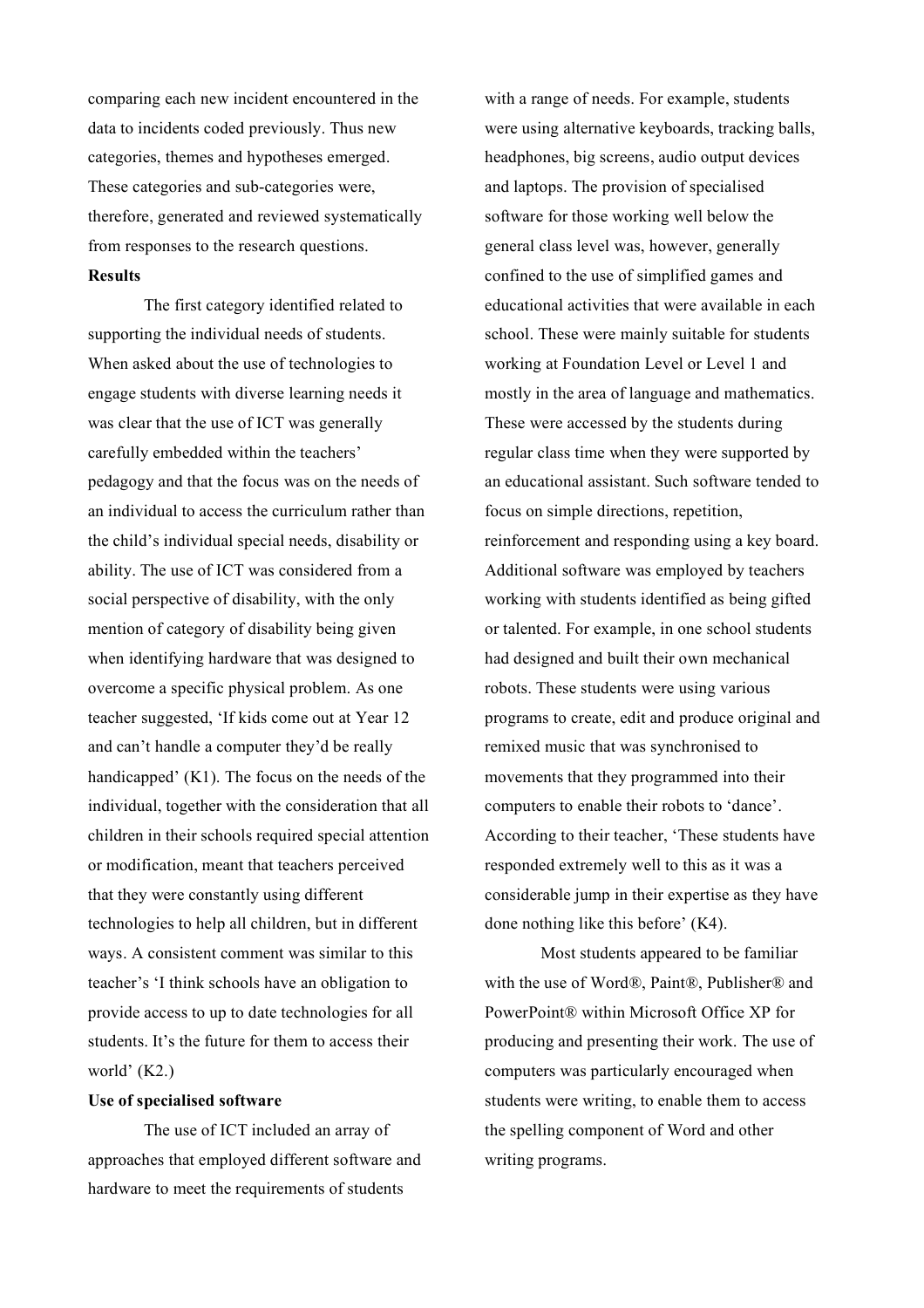### **Use of specialised hardware**

A third category highlighted the alternative types of hardware employed. Each school had an allocation of computers, which were used in different places. Most classrooms contained at least one computer and this was usually linked to the Internet. The only school not to be linked was being connected on the day of the visit. It was noted that in each of the schools where they already had an Internet connection, teachers reported that frequently the links were not available and could not be relied upon so they had to ensure alternative back-ups were offered. This seemed due mainly to recurrent power problems or hardware breakages that required shipping equipment back to Perth for repairs. Many classrooms had at least three computers that were used frequently by students working on publishing or editing final drafts. In addition, all schools had a dedicated computer room that was accessed by whole classes for specific lessons that involved using computers. Two of these rooms had presentation screens that enabled the teacher to demonstrate the work as the students followed on their own computers. The teachers voiced concerns about the need to ensure that students in remote locations were able to access technologies: 'Kids who don't have the opportunity to access technology are disadvantage in the long term when it comes to employment' (K6). One school they had just received 24 new IMac® as part of the State upgrade of equipment and these were waiting to be installed. Some teachers proposed that having access to Tablet PCs, thus enabling them to use write-on screens that were interfaced with digital projectors, would

further enhance their teaching. Digital cameras and scanners seemed readily available and many teachers reported that students were familiar with using them to embed pictures in their presentations.

In particular, a sub category emerged that focused specifically on the use of ICT in teaching music. The use of computers in recording, editing and producing musical CDs was employed with many students. For example, one of the teachers who were making full use of computers suggested that 'Computers in music are powerful learning and motivational tools, particularly for students with learning problems' (K9). A teacher employing music in another school considered that not all teachers were prepared to be so proactive, suggesting that 'the more traditional purist music teacher needs to get into the 21st century and embrace technology' (K12).

The teachers felt that 'there is always something appropriate for students' (K14) and computers enabled all children to access them, regardless of their ability, as they were able to work at their own rate and at a pace that suited their capability. The very visual approach used when students accessed information via the Web and the readily-available pictures and even video clips at various educational sites catered well for the more visual learners. The teachers considered that the computers were very appealing to all students, particularly as many did not have access at home. The bright colours, graphics and immediate access to information (when the links were working) were seen as highly motivating, engaging and tempting to all students, particularly those who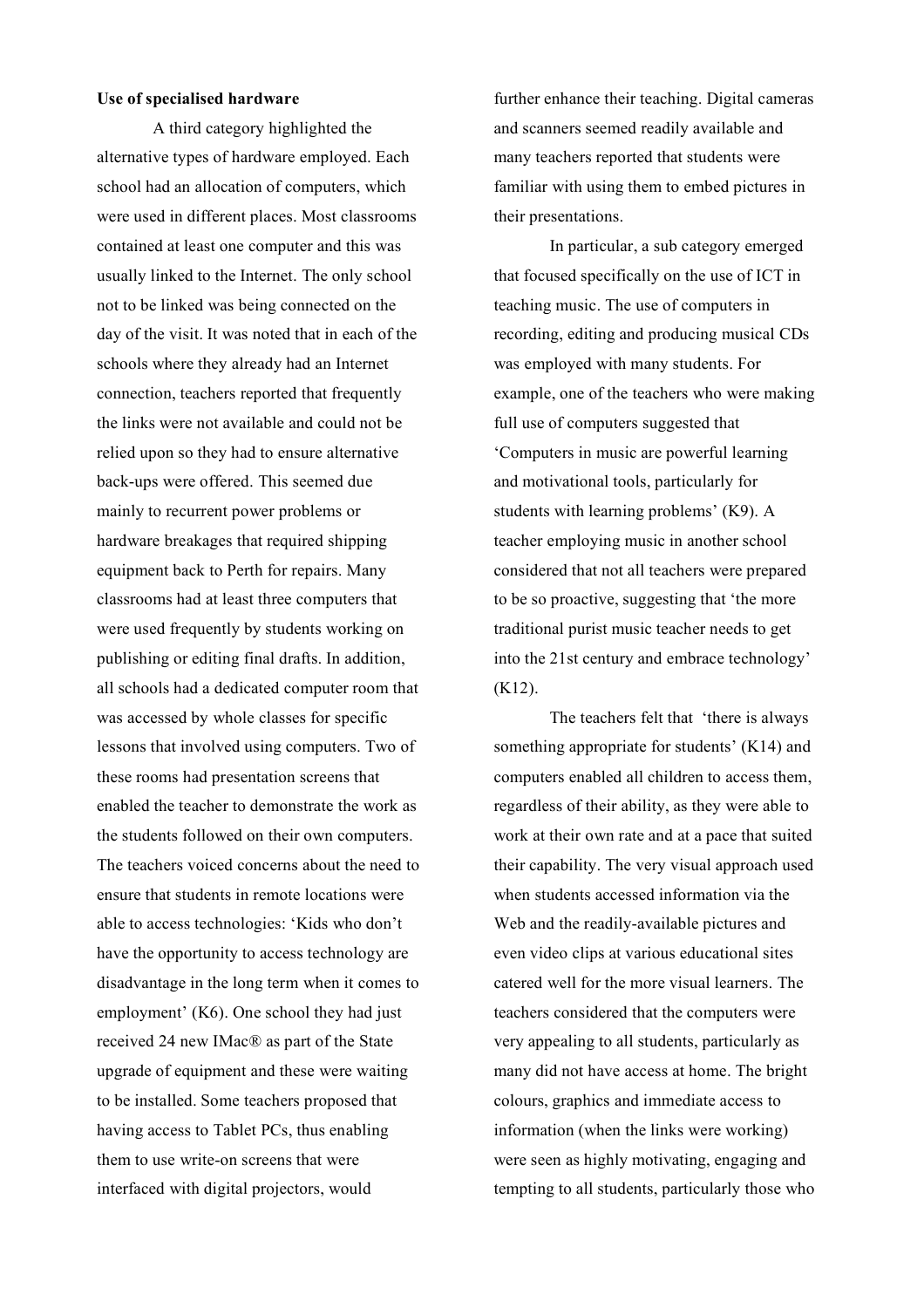tended to be alienated from school. For those who were oral learners, the teachers encouraged them to record their work onto the computer, whereas others used word processing software.

Another sub-category was the use of augmentative devices for children with physical disabilities. Technologies were being used in a range of ways with children from as young as pre-primary. For some students, devices included tracking balls, various switches and big-keys keyboards. These were deemed particularly useful for students with fine motor control problems and were provided by DET on request, usually following consultation with a visiting teacher from the Centre for Inclusive Schooling. Headphones were also used for a student who had a hearing impairment. In rural and remote communities, there is a very high incidence of children who have had otitis media. In the general population it is estimated that approximately 25 per cent of children under the age of 10 years will have at least one episode, whereas for Indigenous children this can be as high as 98 per cent (www.sign.ac.uk). The lack of health support leaves many of these children with hearing deficits that require augmentative hearing devices to enable them to access the curriculum. Obtaining lapel microphones for general class teaching was considered a real problem in schools in which there was a high incidence of hearing problems, as was that of installing appropriate sound systems in all rooms. One school reported that it had been waiting for a sound system for an extended period of time and that this was still on 'back order' from Germany. Another school utilised a concept keyboard (a device that plugs into the COMM port of a PC

using overlays that can be linked to a prerecorded sound and/or picture) to enable easier access to the computer for another student. Many used programs that provided oral feedback, which was especially useful for those who were unable to read. Another teacher was able to produce text that was supported by COMPICS, an Australian-designed library of pictographs that provide visual representations of words or concepts, enabling students who could read to work alongside those who were able to understand COMPICS instead.

A third sub-category recorded the use of ICT hardware by Indigenous children. In addition to computers, other technologies for engaging students with diverse needs were frequently cited. Many teachers reported that they had mostly Indigenous students who found it difficult to distinguish between standard English (that was expected in schools) and 'camp English' that they learnt in their communities. By taping conversations, they were able to let students review their oral language and to role-play the use of more standard forms. In a reciprocal arrangement, taping students talking in their own dialects was also seen as a way of enabling teachers to learn their students' language. Similarly, taped books were being used for high school students who were reading at Levels 1 and 2, using headphone sets for up to four students simultaneously. Students of all ability levels undertook photography and developed and printed their own photos. They also produced their own videos, undertaking the filming and editing of the material. In one school, students had completed an induction video for the staff and they also took on the onerous task of the final editing and production of the video produced for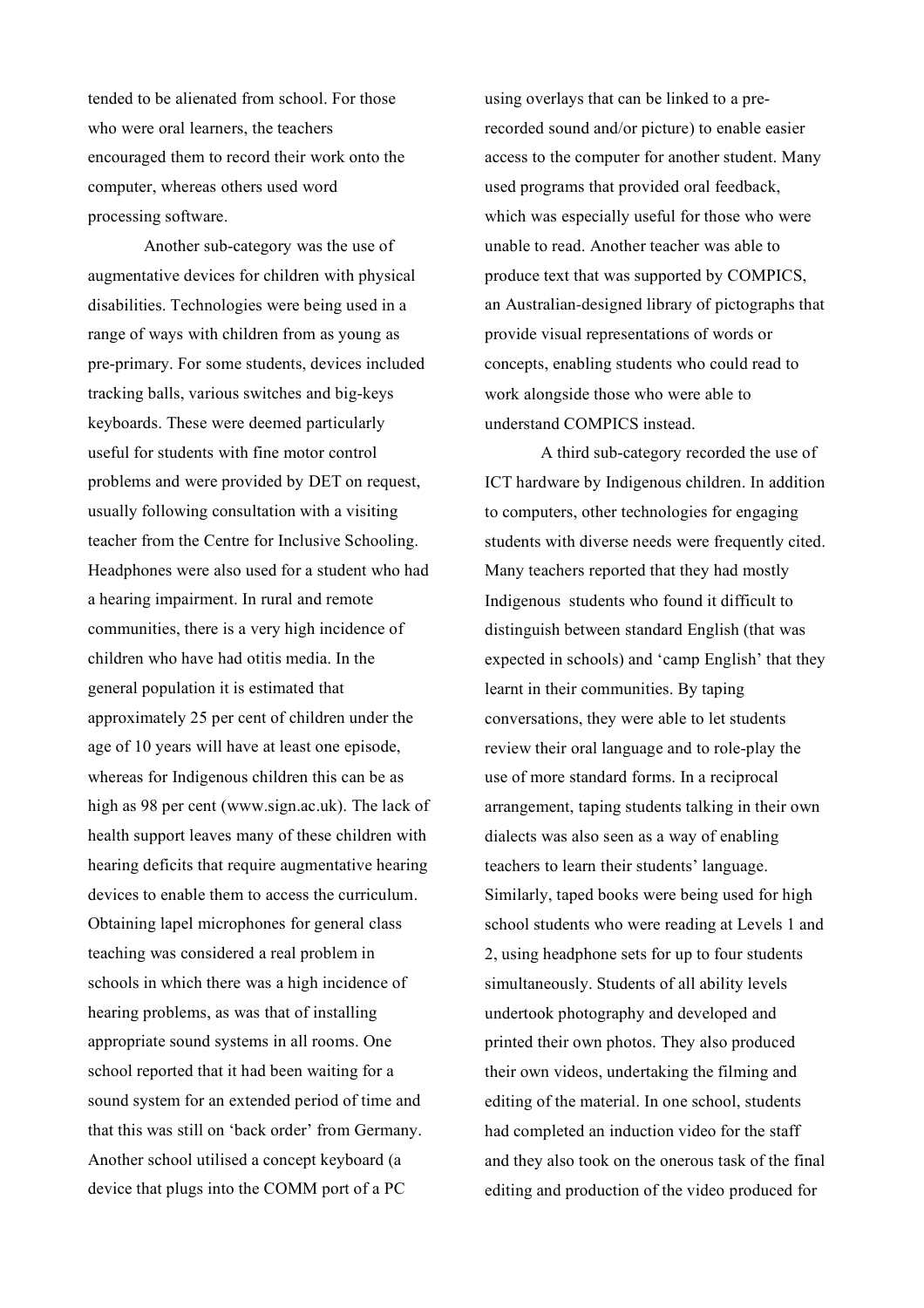this project (Forlin & Lock, 2004, videorecording). In another school, the education assistant, who was also a local musician, had formed a band and the students wrote, played, recorded, edited and cut their own music CDs, using a range of input devices and management software. In these instances technology was being '…used as a tool, not a subject' (K17). For students in these communities, career opportunities were very limited. A large proportion of students in every school was considered at risk of not being able to find local employment. Some students were being given on-site opportunities for work experience in a school office, which was seen as helping them better prepare for their future. As one teacher put it, '… the world is technology and it gives them a better understanding of how technology works at a higher level' (K.19). For other students, the ability to produce their own videos and music CDs provided a potential work opportunity or enhanced job prospects. Such opportunities, while motivating students during school, unfortunately did little to alter the high truancy rates, as these were caused by cultural influences outside the control of the staff.

A fourth sub-category related to the use of ICT by the teachers for their own personal access. Almost every teacher had a laptop leased from DET. Teachers used their personal computers for a variety of activities. Some used them to publish students' work and to prepare digital records. These were printed off and sent home for parents to view and also formed part of the students' portfolios. As the material was available electronically, it overcame the problems on many occasions when work was not returned or became lost once it was sent home. In one

school, teachers were also using their computers on their desks to access an intra-school communication system enabling them to engage with their colleagues during the school day. Teachers reported that having their own laptops enabled them to prepare or modify work at home more readily in preparation for students who were achieving at different outcome levels.

#### **DISCUSSION**

## **Issues impacting on the use of ICT in remote school communities**

The four schools had all established their own unique school communities, cultures and ethos that reflected the individual strengths of the staff and the students who attended them and the communities within which they were located. Programs utilising ICT were initiated mainly according to the particular strengths of individual staff, but sometimes these were difficult to maintain when staff left. For example, in one school, 30 Apple® laptop computers were in a storage cupboard and not being used. They had been purchased the previous year when the school had a teacher familiar with the Apple platform. Since the teacher had left the school, other staff did not feel competent in using this platform so the computers were not being utilised. Another school had expensive video editing software, but no staff member able to use it.

The transient nature of the staff and the students was apparent in every school community, with much of the casual talk during the visits reflecting on who had left and who had joined the schools. The turnover of staff at the end of each school year in rural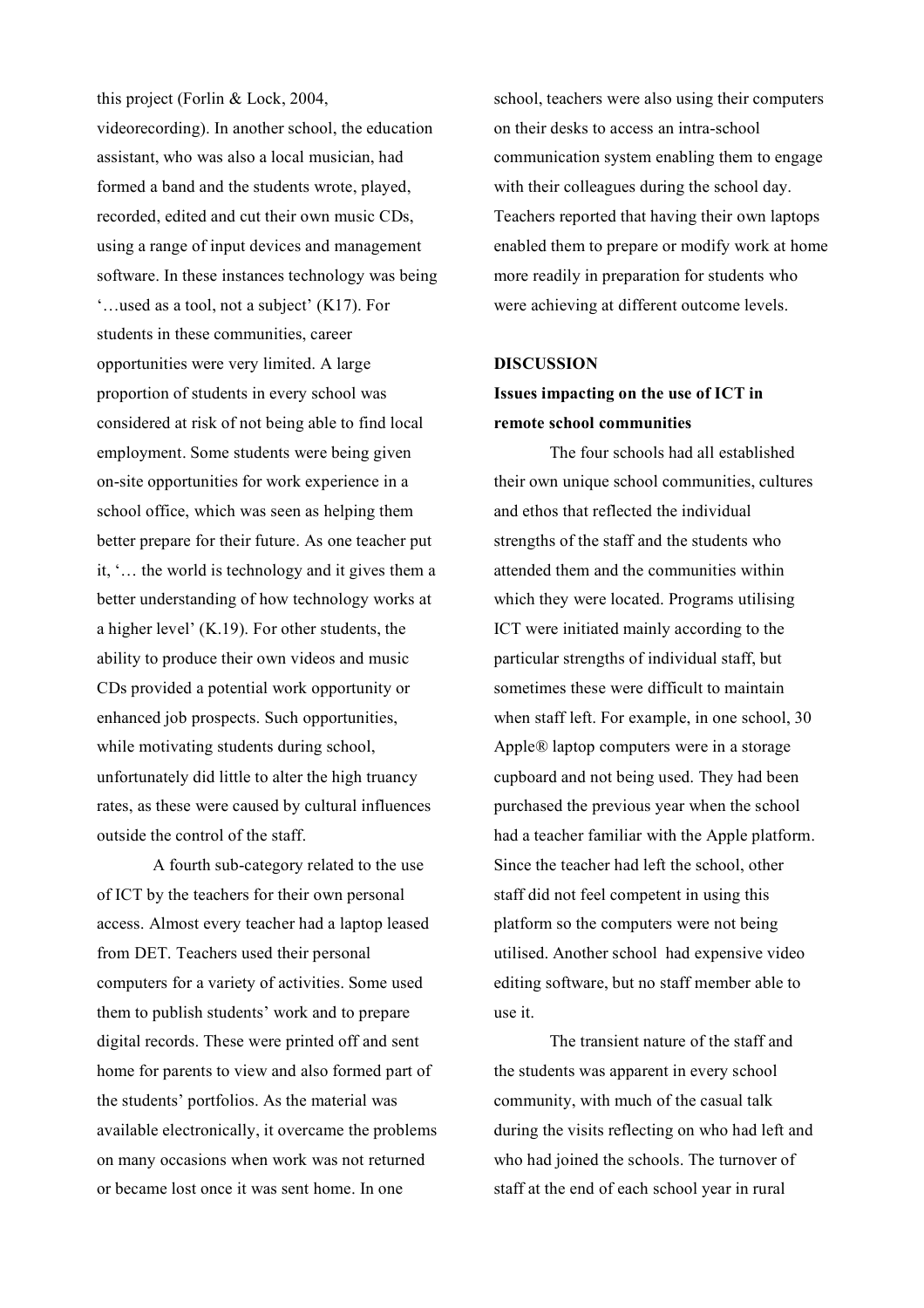communities was generally high, in some instances being up to 90 per cent, but there was no evidence that staff were not fully engaging in the schools while they were there. Indeed, many staff had lived and worked in the Kimberley region for at least five years, with some staff staying up to 25 years. All of the education assistants were employed locally.

In some schools, a proportion of students enrolled only during the wet season as their families moved to places less likely to be isolated by flooding. At other times, students went with their families to visit relatives for extended periods of time. There were also extremely high levels of truancy among some students. While each school had a core group of students who attended regularly, there was a similar group that came only occasionally and who could be absent for weeks or months at a time. For example, following pension day, after a special occasion or during mourning for the death of a relative, many Indigenous students did not attend. Education assistants were often absent for the same reasons.

Power outages were a major concern. Sudden surges or intermittent supplies often led to hardware damage that required shipment to Perth for repairs. In one school, major works were being undertaken to install new fibre-optic cabling to enable a more reliable and consistent use of computers in all classrooms. Another school kept a spare generator and other parts on hand to enable access by students while bits were sent away for mending. As all classrooms were air-conditioned, system failures also frequently required doubling up of rooms by students and teachers, thus making working conditions more cramped and access to computers limited.

Although this had an immediate impact on access to facilities, such challenges were accepted in good humour by staff and students, and there was a strong camaraderie that presented staff as very cohesive teams.

The selection of appropriate software to meet the different needs of students was also raised as a concern. Being isolated from mainstream shops where software is easily available to view and select meant that while teachers were often aware of the needs of some children for material that was, for example, high impact level and low reading level, they were not aware of the choices of suitable software to support these students. They proposed that they needed better opportunities to explore alternative software and adaptive hardware and in particular, to identify age- appropriate materials and visual software suitable for the large numbers of children with hearing problems due to otitis media.

### **CONCLUSION**

'*Give it a go – its fun. You learn and the kids learn'* (K.22).

It is clear that the Commonwealth has given a high priority to the enhancement of the use of ICT in education across Australia. Similarly, in WA, this direction has been supported by the enactment of policies and practices that will further these aims. DET in WA has allocated extensive funds to provide appropriate hardware for schools and has commenced the upskilling of teachers by initiatives such as the 100 Schools Project. With this emphasis, the government has indicated a commitment to both increasing the use of learning technologies in schools and to providing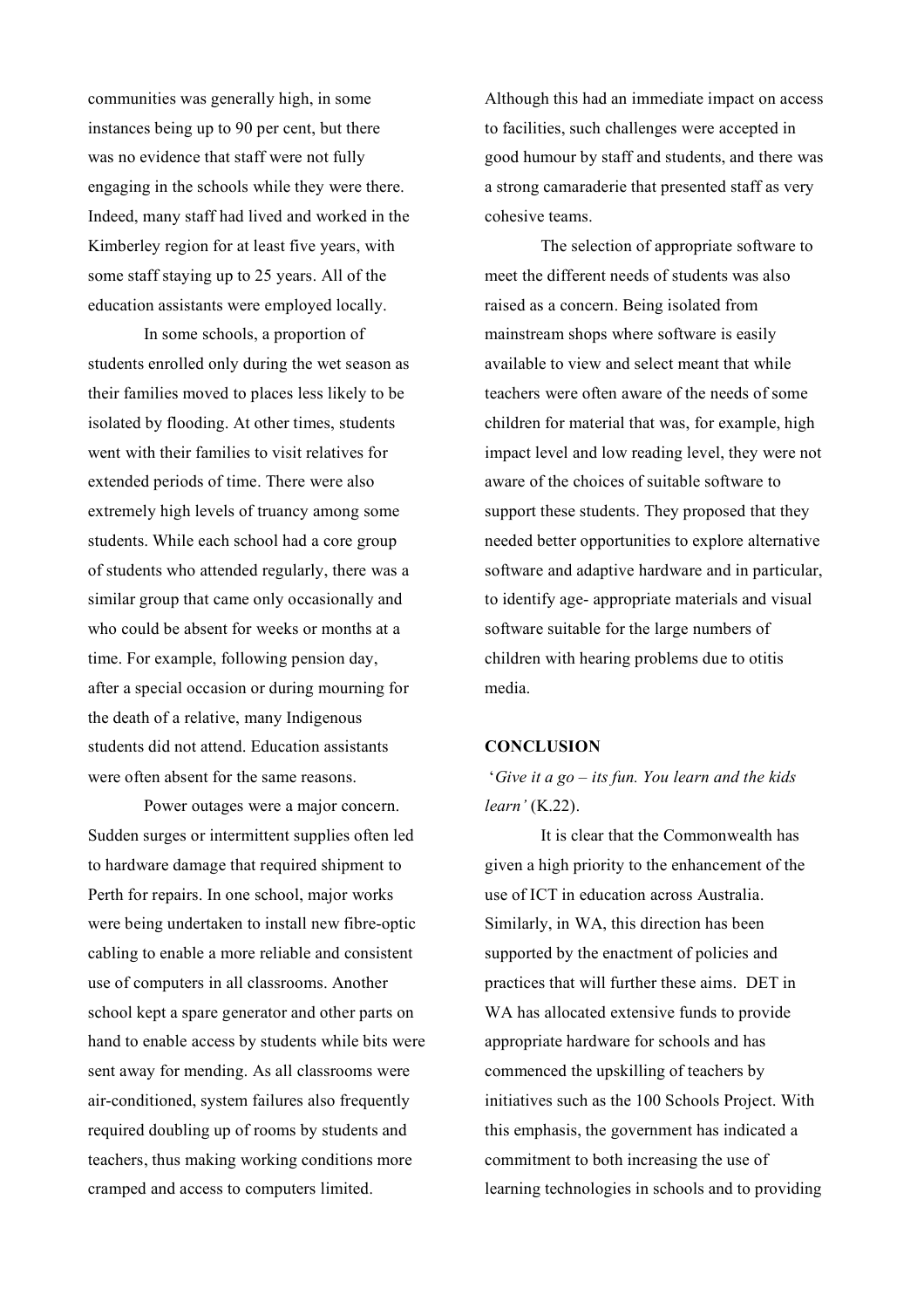for the needs of all students. In the four rural or remote schools that were the focus of this investigation, there was visible evidence of the increased provision of hardware in the schools and improvements in access and speed for Internet connections. A range of ICT was being used to support the engagement of students by catering for their individual needs. Classes appeared to reflect a very inclusive philosophy, with teachers employing ICT among other options to enable their diverse student clientele to access the curriculum. It is also clear that preservice and in-service teachers must be encouraged and supported continuously in their use of technologies if they are to enable their students to be kept up to date in a rapidlychanging and increasingly technological world.

Augmentative devices were employed to support students with specific disabilities and teachers were modifying or differentiating their teaching to improve student access to the curriculum. For students who have limited communication, augmentative communication devices (such as speech synthesisers and continuous and discrete voice recognition software) have been found to enable them to interact with their teachers and their peers. Their use as cognitive prostheses (Lewis, 1998) is important, although access to such programs and their ability to be differentiated by accommodation are, according to Stewart (2002), at the heart of the appropriate utilisation of electronic assistive technology. The teachers in these schools were very concerned that they lacked knowledge about the availability of suitable augmentative devices and selection of appropriate software. And where such devices are available, their full use is limited by the

opportunities available in remote areas to investigate, view and select them.

The use of ICT has been seen as highly beneficial for students, particularly, as suggested by Harris, for children with disabilities: *The laptops were credited with improving the engagement of students with disabilities with their school work; increasing their motivation and ability to work independently; and improving their class participation, interaction with other students, interaction with teachers, and class preparation.* (Harris, 2004)

This engagement with the curriculum was, similarly, alluded to by the teachers in the schools visited, although it tended to be highlighted in relation to specific children or classes rather than across all Year levels and student groups.

Many educational computer programs have increased in complexity and fallen in cost in the past few years. It is critical, though, that technology not only responds to learner needs, but is also responsive to cultural inclusivity and community-based learning and incorporates culturally-contextualised learning activities (McLoughlin & Oliver, 2000). This was clear in these communities, where cultural issues impact enormously on school access. The highlytransient nature of the staff also affected the smooth continuation of newly-introduced programs and the understanding or sensitivity of new staff in selecting materials that considered the cultural needs of local school communities. The use of a range of musical technologies related to the computer was a good example of how schools were tapping into a motivating learning experience that was culturally sensitive to enable students to enhance their ICT skills.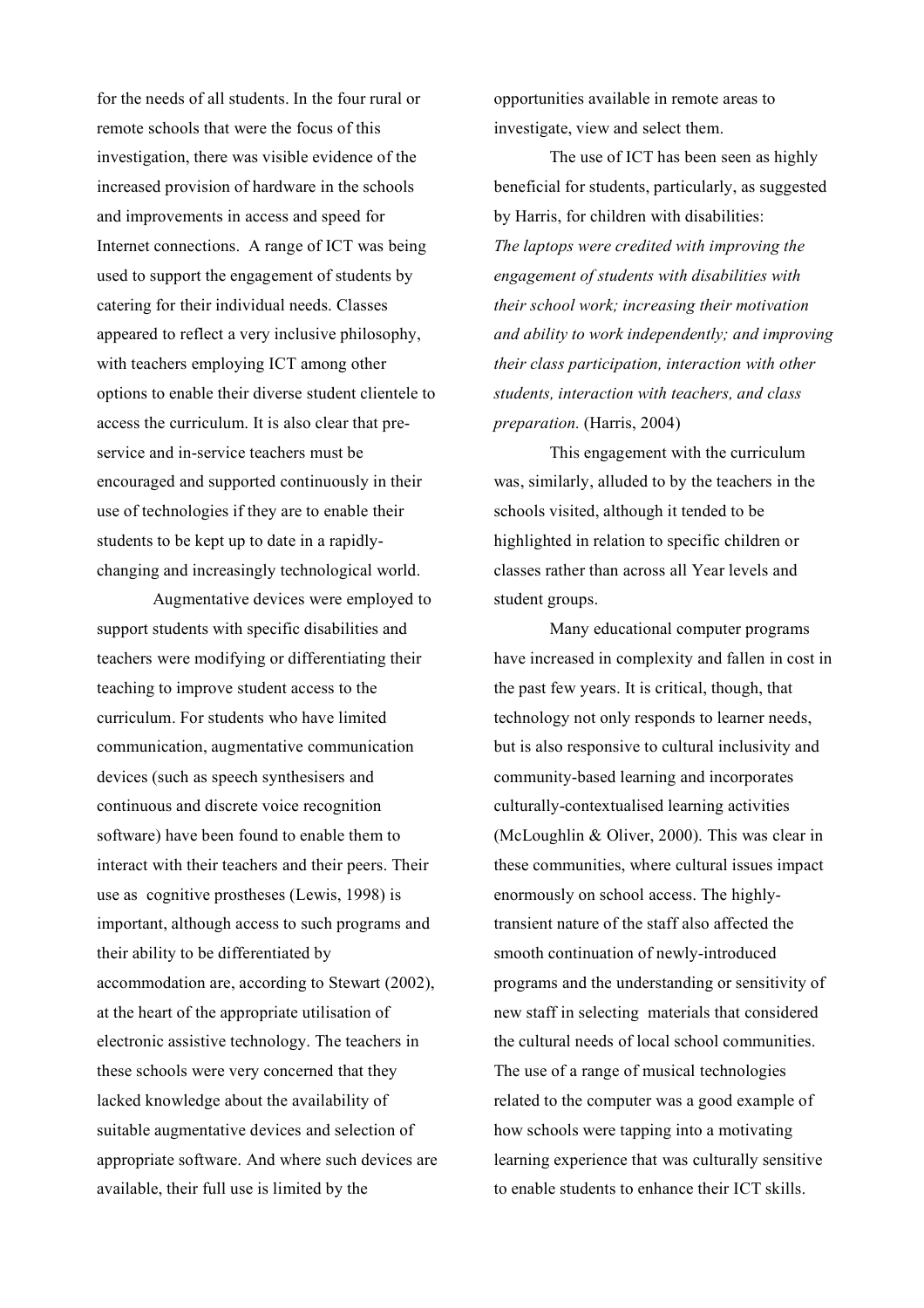While it is evident that considerable financial support is in place to provide the hardware for schools to enhance their use of ICT, the actual implementation still relies heavily on the individual expertise and dedication of staff. The proposed use of ICT appears to be firmly entrenched within the direction of DET in WA, although the use of ICT in schools in still finding its place. What is now required is the continuation of this initiative to ensure that staff are able to utilise the extensive hardware to its maximum to further the consistent engagement of all students regardless of their individual needs. While this is to some degree constrained by external cultural influences and by the transient nature of staff, the opportunity exists to embed the use of ICT firmly into curriculum and pedagogy. While the government has provided wide support to establish the necessary infrastructure, the outcome will depend in large part on the continued support of staff to ensure consistency of use and, in these isolated schools, the maintenance of constant and stable access to programs. Consideration needs to be given to the more efficient use of these expensive resources, supplementing them with appropriate software and dealing with ongoing maintenance issues in a more efficient way.

#### **REFERENCES**

Commonwealth Department of Education, Training and Youth Affairs (2000a). *Technology for learning: Students with disabilities.* South Australia: Ministerial Advisory Committee, Students with Disabilities.

Commonwealth Department of Education, Training and Youth Affairs (2000b). Education and training action plan for the information economy. At http//.www.dest.gov.au/edu.edactplan.htm.

Crowther, D., Dyson, A. & Millward, A. (1998). *Costs and outcomes for pupils with moderate learning difficulties in special and mainstream schools*. Department for Education and Employment Research Rep. No. 89. Newcastle upon Tyne: Special Needs Research Centre.

Department of Education and Training (2003a). *Project ID 278. Professional learning approach: 100 Schools Project*. Perth: The Department.

Department of Education and Training. (2003b). P*lan for government schools 2004-2007.* Retrieved 8 August 2004 from www.eddept.wa.edu.au/stratplan/pages/ engaged.htm.

Department of the Premier and Cabinet (n.d.). *Policies*. Retrieved 8 August 8 2004 from http://www.premier.wa.gov.au/policies.

Department of the Premier and Cabinet (n.d.). *Accountability*. Retrieved 8 August 2004, from http//.www.premier.wa.gov.au/Accountability.

Education Department of Western Australia. (1998). *Making the difference: Students at educational risk*. Perth: The Department.

Education Network Australia (2000). *Learning in an online world: school education plan for the information economy.* Adelaide: Finsbury Press.

Forlin, C. (2004). Promoting inclusivity in Western Australian schools. *International journal of inclusive education, 8*, 183-200.

Forlin, C. (2001). The role of the support teacher in Australia. *The European journal of special needs education,16*, 121-131.

Forlin, C. & Lock, G. (2004). *Embracing diversity: Using technologies in remote school communities* [videorecording]. Perth: Edith Cowan University.

Forlin, C. & Milton, M. (2003). *Supporting primary students with learning difficulties: a collaborative problem solving team approach.* Perth: Centre for Applied Language & Research, ECU, Online e-Journal.